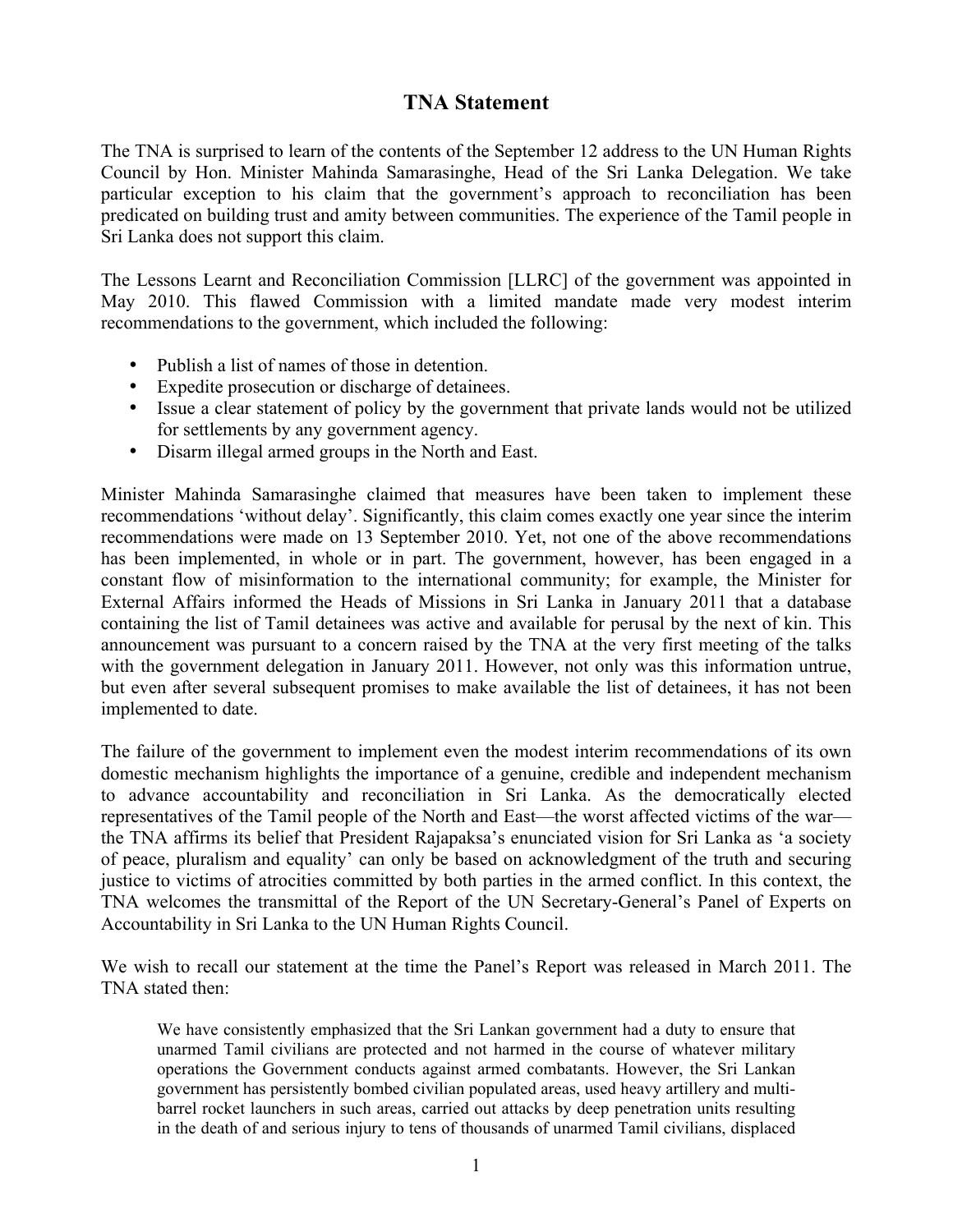hundreds of thousands of such Tamil civilians from their homes, destroyed their homes and all their occupational equipment and other assets, reducing them to a state of destitution, deprived such unarmed Tamil civilians of shelter, food, medicines, drinking water and other essentials, shelled hospitals and relief centers and prosecuted their military operations with scant regard for the safety, well-being and dignity of the unarmed Tamil civilians in conflict areas. The extra-judicial execution and enforced disappearance of unarmed Tamil civilians and the scourge of the white vans has continued unabated. These and other accounts of horrendous incidents were contemporaneously placed on record in Parliament by the TNA and brought to the notice of all concerned.

Despite Hon. Mahinda Samarasinghe's claim of progress on reconciliation, the Tamil people of the North and East continue to be subjected to violence even after the end of the war. Manifestations of such violence include:

- 1. The internment in 2009 of more than 300,000 persons of Vanni in military run camps. Those who have been subsequently permitted to go to their original places have been deprived of the assistance they are entitled to in order to resettle and recommence their lives.
- 2. The continuing displacement of near 200,000 persons who have not been returned to their places of origin, who either continue to be confined in transit camps or have been compelled to take shelter with host families. Such persons include those displaced from Valikamam North in the Jaffna Peninsula, Sampur in the Trincomalee District, and several other areas in the Vanni.
- 3. The forcible occupation of agricultural and occupational lands belonging to the Tamil people by the armed forces and by persons of the majority community. No action has been taken to remedy these blatant violations.
- 4. The allocation of state land in the North and East without any public notification exclusively to persons of the majority community purportedly for development purposes.
- 5. The settlement of persons from outside the North and East in different parts of the North and East and more recently, in the coastal areas of Mullaitivu and Vadamaraatchi East with the intention of changing the demographic composition of those areas and creating new administrative divisions.
- 6. The destruction and desecration of Hindu and Christian places of worship and other cultural sites; for example the historical Agasthiar Sthaapanam in Kanguveli and the hot wells in Kanniya, so as to transform the religious and cultural identity of the said areas.
- 7. The systematic use of physical violence to intimidate opposition political parties during elections.
- 8. The quelling of legitimate public protests through the use of military force throughout the North and East, recently evidenced in Batticaloa, Pottuvil in Amparai, and Navanthurai, Kokuvil and Chullipuram in Jaffna.
- 9. The use of sexual violence directed against women as a tool to suppress and subjugate minority communities.

We also caution against any uncritical acceptance of the termination of the state of emergency as evidence of normalcy being restored in post-war Sri Lanka. We have consistently maintained that the termination of the state of emergency needed to be accompanied by the repeal of the Prevention of Terrorism Act [PTA] if Sri Lanka is to ensure a transition towards genuine democratic and constitutional rule. We have often highlighted the fact that some of the most draconian features of the recently lapsed Emergency Regulations—the enabling of arrests, searches and seizures without warrant; executive detention without charge; admission of confessions before police as evidence in